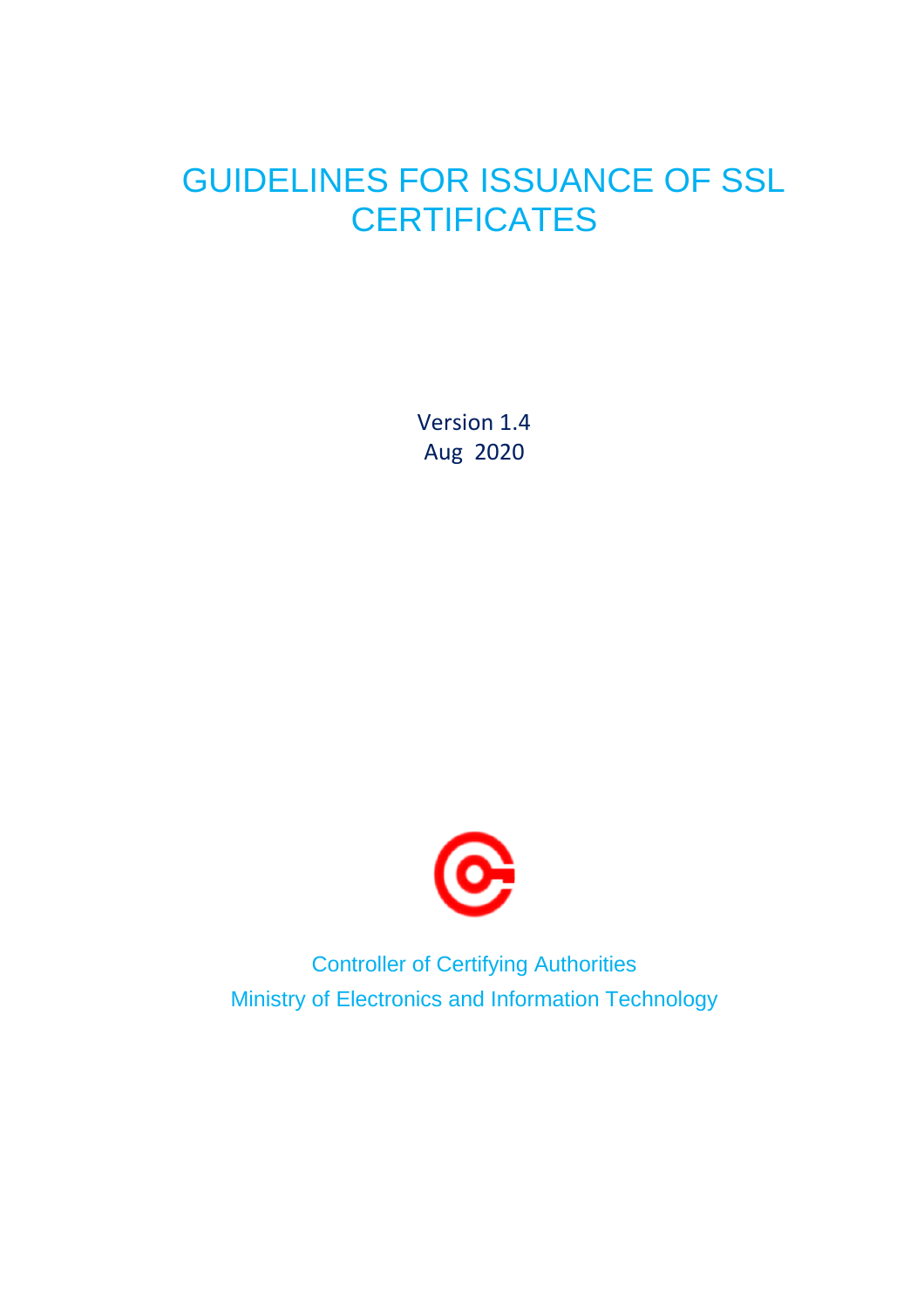## **GUIDELINES FOR ISSUANCE OF SSL CERTIFICATES**

These guidelines are the subset of CCA India PKI Certificate Policy, and forms as additional guidelines to other applicable guidelines for SSL/TLS Certificates, including Interoperability Guidelines and OCSP Service Guidelines for CAs.

## **General Guidelines**

- 1. The maximum validity of subscriber certificates shall be limited to 825 days.
- 2. CAs must restrict server authentication certificates to **.in** domains
- 3. Only authorized organizational persons are entitled to apply for SSL certificates on behalf of an organization.
- 4. CA shall not issue SSL certificates to any organizational entity unless it owns/controls that domain name.
- 5. Verification of Subject Identity Information shall be as per section 4.1 of IVG document.
- 6. The CA SHALL NOT issue a certificate with subjectAlternativeName extension or Subject commonName field containing a Reserved IP Address or Internal Name.
- 7. A CA shall issue SSL and code signing certificates from the issuing CA Certificates created specifically for that purpose.
- 8. The CA keys shall be operated in offline mode at Root CA and CA level.
- 9. Office of CCA will issue necessary guidelines to conform the latest Baseline requirements of CA Browser forum (and Network Security Requirements) time to time. The CA shall update the CPS and implement the guidelines immediately.
- 10. The subscriber agreement contains provisions imposing obligations and warranties on the Application relating to the accuracy of information, protection of Private Key, acceptance of certificate, use of certificate, reporting and revocation, termination of use of certificate, responsiveness and acknowledgement & acceptance.
- 11. The CA maintains controls and procedures to provide reasonable assurance that
	- a. It screens proxy servers in order to prevent reliance upon IP addresses assigned in countries other than where the Applicant is actually located, when the subjectcountryName field is present.
	- b. the CA uses an internal database of all previously revoked Certificates and previously rejected certificate requests to identify subsequent suspicious certificate requests.
- 12. The CA maintains controls to provide reasonable assurance that OCSP responses do not respond with a "good" status for Certificates that have not been issued
- 13. The CA maintains controls to provide reasonable assurance that it performs ongoing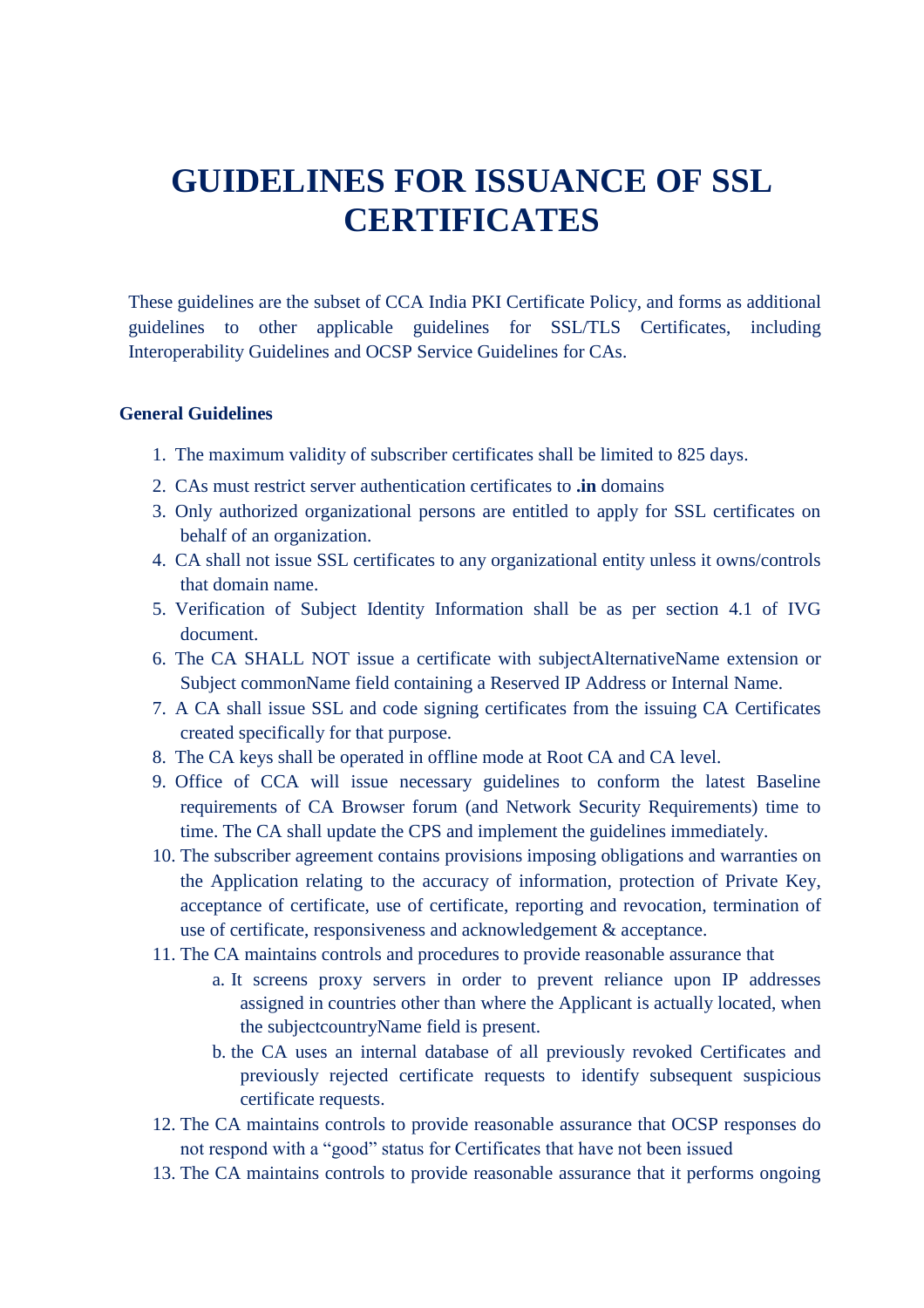self assessments on at least a quarterly basis against a randomly selected sample of at least three percent (3%) of the Certificates issued during the period commencing immediately after the previous self assessment samples was taken.

- 14. CA shall implement risk detection techniques for every certificate request including subscriber information and CSR with globally acceptable sources like google safe browsing checks, Debian weak keys, other weak key detection techniques, etc.
- 15. The CA maintains controls to provide reasonable assurance that the CA operates and maintains its CRL and OCSP capability with resources sufficient to provide a response time of ten seconds or less under normal operating conditions
- 16. The CA shall maintain audit logs are retained for at least seven years.
- 17. CA shall not issue certificate to domain where the domain name is a TLD / ccTLD itself (eg: .in) or second level domains (eg: co.in, firm.in, net.in, org.in, gen.in, etc), or a Public Suffix List (eg: gov.in, nic.in, etc)
- 18. Before issuing a certificate with a wildcard character (\*) in a CN or subjectAltName of type DNS-ID, the CA MUST establish and follow a documented procedure that determines if the wildcard character occurs in the first label position to the left of a "registry-controlled" label or "public suffix". If a wildcard would fall within the label immediately to the left of a registry-controlled or public suffix, CAs MUST refuse issuance.
- 19. SignedCertificateTimestampList field must be populated with Signed Certificate Timestamp (SCT) returned by Log operators when a valid certificate is submitted to a log. This shall be adhered based on policies defined by major browsers like chromium.
- 20. CA shall perform the CAA record validation (in DNS Zone) and ensure that, it does not limit the issuance to some other CA. In case the domain's CAA record indicate the issuance authorization to any other CA, the CA shall ensure that the applicant/requestor modifies the CAA record to authorize them or remove the current record / authorization, before processing such requests.

## **CA certificate enrollment to Mozilla**

Mozilla includes CCA SSL Root Certificate only after the independent enrolment of all SSL CA certificates. In order to facilitate the use of SSL certificates issued by Licensed CAs by the Indian Government and other entities in India, the CAs are allowed to enrol their SSL CA certificates in the Mozilla browser independently . Once all the SSL CA certificates are included in the Mozilla, the Root CA certificate will include in the Mozilla browser and Mozilla remove all SSL CA certificates. Therefore all CAs who issue SSL certificates and also wants to include their SSL CA certificate in Mozilla products shall directly approach Mozilla for inclusion of their SSL CA certificates.

Notwithstanding the requirements mentioned under the guidelines issued by CCA, for the purpose of issuance of SSL certificates by a Licensed CA under the India PKI special